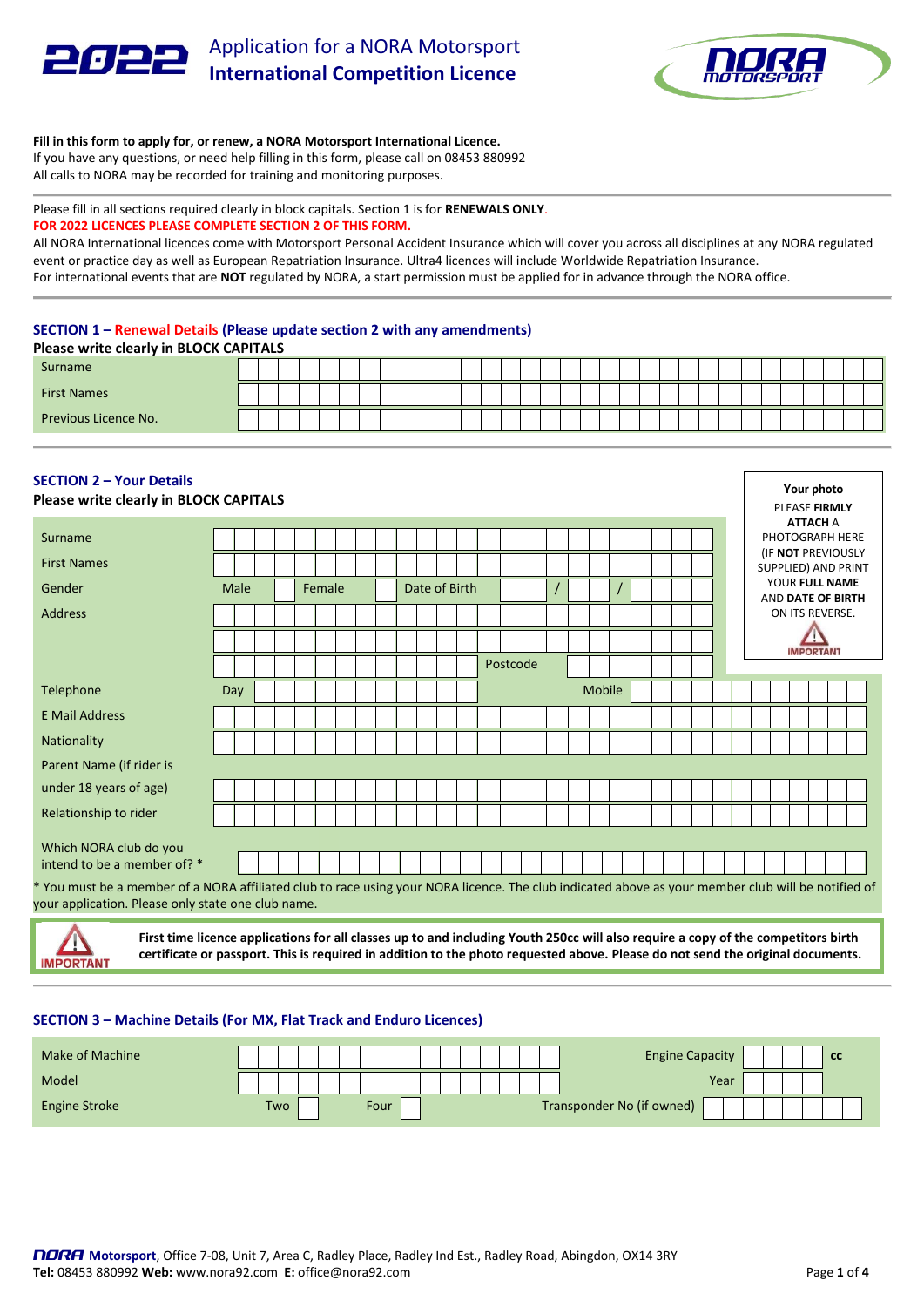

Application for a NORA Motorsport **International Competition Licence**



YES NO

### **SECTION 4 – Your Medical Details**

All questions below MUST be answered by all competitors regardless of age. Failure to complete this section may result in your application form being returned to you. Failure to complete this section truthfully may have serious consequences. If you answer yes to any question please give details in the space provided.

#### **Have you ever suffered from or are you currently suffering from any of the following illnesses or conditions:**

Have you been prescribed or are you taking any of the substances shown on the World Anti-Doping Agency prohibited list? (see H39 or www.wada-ama.org)

Epilepsy, fits, blackouts or any condition which may cause loss of consciousness?

Any condition that might cause dizziness, vertigo or loss of balance?

Have you been unconscious because of a head injury or suffered from concussion?

Any brain disorder such as a stroke, MS or Motor Neurone disease?

Any loss of strength, feeling, control or movement of any of your limbs, head or neck?

Amputation of any part of your limbs with or without an artificial replacement?

Any condition or operation involving your heart or main blood vessels or any high blood pressure?

Any kind of tumour or cancer?

Diabetes? If 'Yes' please state whether treated by diet, tablets or insulin?

Any psychiatric or emotional illness or any alcohol/drug/substance misuse?

Any condition affecting your vision or eyes, including colour blindness?

Are you taking any medication?

(Include all tablets, medicines etc. whether prescribed or bought over the counter.)

**If yes please give any details below:**

#### **SECTION 5 – Your PA Cover Summary**

When you race with an annual NORA Motorsport International licence in your wallet you can take comfort in the fact that you have personal accident cover in place for NORA sanctioned events along with repatriation cover for approved events in Europe. For those that take out a 4x4 Unlimited licence the cover will extend to worldwide for Ultra4 Racing events.

| <b>Benefits</b>                                     | What it means to you                                                              | What you get                                                           |  |  |  |  |  |  |
|-----------------------------------------------------|-----------------------------------------------------------------------------------|------------------------------------------------------------------------|--|--|--|--|--|--|
| Death***                                            | A lump-sum benefit to you if you die as the result of accidental<br>bodily injury | £10,000.00                                                             |  |  |  |  |  |  |
| Loss of sight in one or both eyes                   | A lump-sum benefit to you if you permanently lose your sight,                     | £20,000.00                                                             |  |  |  |  |  |  |
| Loss of one or more limbs                           | hearing or permanently lose, or lose the use of, a limb as the                    | £20,000.00                                                             |  |  |  |  |  |  |
| Loss of hearing in both ears                        | result of accidental bodily injury                                                | £20,000.00                                                             |  |  |  |  |  |  |
| Loss of speech                                      |                                                                                   | £20,000.00                                                             |  |  |  |  |  |  |
| Loss of hearing in one ear                          |                                                                                   | £5,000.00                                                              |  |  |  |  |  |  |
| Permanent Total Disablement (PTD)                   | A lump-sum benefit to you if you are permanently disabled so                      | £20,000.00                                                             |  |  |  |  |  |  |
| Paraplegia                                          | you cannot carry on in any occupation as the result of                            | Up to £50,000                                                          |  |  |  |  |  |  |
| Quadraplegia                                        | accidental bodily injury.                                                         | Up to £100,000                                                         |  |  |  |  |  |  |
| *Hospitalisation                                    | For those extended stays in hospital                                              | £75 per day up to maximum £750                                         |  |  |  |  |  |  |
| *Physiotherapy                                      | To help get you back on your feet.                                                | Up to £350.00                                                          |  |  |  |  |  |  |
| *Relocation Expenses                                | Don't get stranded away from home.                                                | Up to £10,000                                                          |  |  |  |  |  |  |
| Temporary Total Disablement                         | A weekly benefit to you if you are disabled so you cannot carry                   | £50                                                                    |  |  |  |  |  |  |
|                                                     | on in your occupation as the result of accidental bodily injury.                  | per week for up to 52 weeks from the date<br>you first became disabled |  |  |  |  |  |  |
| <b>Bone Fracture</b>                                |                                                                                   | £200.00*                                                               |  |  |  |  |  |  |
| <b>European Repatriation***</b>                     | <b>European medical repatriation expenses</b>                                     | £100,000.00                                                            |  |  |  |  |  |  |
| ULTRA 4 Repatriation***                             | Worldwide medical repatriation expenses                                           | £100,000.00                                                            |  |  |  |  |  |  |
| * + extra benefits fully detailed with your licence |                                                                                   |                                                                        |  |  |  |  |  |  |

**What is not covered?**

You taking part in any occupation, sport or pastime of a hazardous nature other than your NORA motorsports activities. You engaging in or taking part in armed forces service or operations. You engaging in flying of any kind other than as a passenger. Your suicide or attempted suicide or intentional self-injury. Your deliberate exposure to exceptional danger (except in an attempt to save human life). Your own criminal act. You being under the influence of alcohol or drugs (unless prescribed for you by a qualified medical practitioner) or treatment for drug addiction. Terrorism, War or Radioactive contamination. AIDS or Illness of any kind. Claims arising out of any existing medical conditions for which you have received treatment. We will not pay for any claim for the first 42 days of each Temporary Total Disablement claim. We will not pay more than 70% of your gross weekly earnings

\*Bone Fracture cover is dependent upon the bone broken

\*\*Personal Accident Insurance is NOT included with national basic, practice or one event licences.

\*\*\*Start permission MUST be sought from the office for NON NORA sanctioned European or Worldwide (Ultra4 only) events.

NORA **Motorsport**, Office 7-08, Unit 7, Area C, Radley Place, Radley Ind Est., Radley Road, Abingdon, OX14 3RY **Tel:** 08453 880992 **Web:** www.nora92.com **E:** office@nora92.com Page **2** of **4**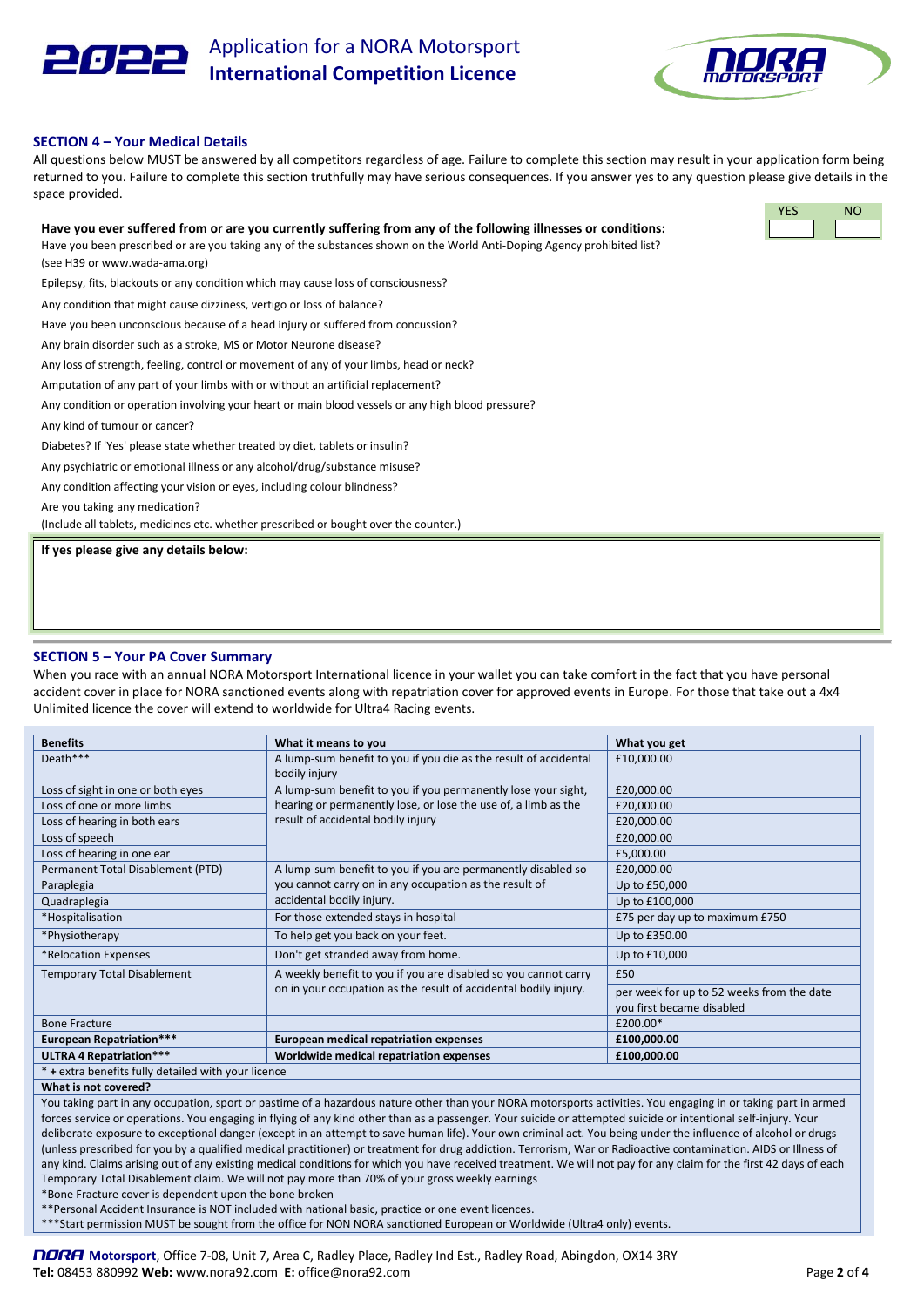



# **SECTION 6 – Licence Required**

|  |  |  |  | Please tick box next to relevant licence type |  |  |
|--|--|--|--|-----------------------------------------------|--|--|
|--|--|--|--|-----------------------------------------------|--|--|

|              | <b>Class</b>             | <b>Licence Restrictions</b><br>NOTE: Ages taken as of $1st$ January for the year the licence is valid. | <b>International</b> |  |
|--------------|--------------------------|--------------------------------------------------------------------------------------------------------|----------------------|--|
|              | 65cc                     | 7-10 years, max 65cc 2 stroke & 110cc 4 stroke, max 12" rear and 14" front wheels                      | £190.00              |  |
|              | Small Wheel (SW)         | 9-12 years, max 85cc 2 stroke & 150cc 4 stroke, max 14" rear and 17" front wheels                      | £190.00              |  |
|              | Big Wheel (BW)           | 11-15 years, max 85cc 2 stroke & 150cc 4 stroke, max 16" rear and 19" front wheels                     | £190.00              |  |
|              | Youth 125cc              | 13-17 years, max 145cc 2 stroke, max 19" rear and 21" front wheels                                     | £190.00              |  |
|              | Youth 250cc              | 14-17 years, max 145cc 2 stroke & 250cc 4 stroke, max 19" rear and 21" front wheels                    | £190.00              |  |
|              | Minibike Kids            | 6-8 years, max 50cc 2 or 4 stroke automatic, max 12" rear and 15" front wheels                         | £190.00              |  |
| <b>YOUTH</b> | Minibike Youth           | 9-14 years, max 65cc 2 stroke & 125cc 4 stroke, max 12" rear and 15" front wheels                      | £190.00              |  |
|              | <b>Youth Quad</b>        | 6-17 years, 100cc open and 250cc open                                                                  | £190.00              |  |
|              | Youth SXS                | $11-16$ years                                                                                          | £190.00              |  |
|              | <b>Junior Flat Track</b> | 7-11 years, max 65cc 2 stroke & 130cc 4 stroke, max 19" wheels                                         | £190.00              |  |
|              | <b>Inter Flat Track</b>  | 10-15 years, max 85cc 2 stroke & 230cc 4 stroke, max 19" wheels                                        | £190.00              |  |
|              | <b>Senior Flat Track</b> | 14-17 years, max 125cc 2 stroke & 250cc 4 stroke, max 19" wheels                                       | £190.00              |  |
|              | <b>Youth Trials</b>      | 5 Years and over                                                                                       | £190.00              |  |
|              | Competition              | 15 years and over, this covers all types of adult competition                                          | £190.00              |  |
|              | Quad                     | 15 years and over                                                                                      | £190.00              |  |
|              | Sidecar                  | 15 years and over                                                                                      | £190.00              |  |
| <b>ADULT</b> | SXS/UTV                  | 15 years and over                                                                                      | £190.00              |  |
|              | 4x4 Trials               | 16 years and over                                                                                      | £190.00              |  |
|              | 4x4 Speed                | 16 years and over                                                                                      | £190.00              |  |
|              | Ultra 4 Unlimited        | 18 years and over                                                                                      | £190.00              |  |
|              | <b>Adult Trials</b>      | 15 and Over                                                                                            | £190.00              |  |

All licences will be subject to a £3.50 administration fee

## **SECTION 7 – Payment**

| I am paying by:                                      | Name on Card         |
|------------------------------------------------------|----------------------|
| A cheque made payable to NORA 92 Ltd                 |                      |
| A postal order made payable to NORA 92 Ltd           | Address              |
| A credit or debit card, please complete details      |                      |
| <b>CARD DETAILS:</b> Electron and Am Ex not accepted |                      |
| Mastercard<br>Card Type<br>Visa                      | Signature            |
| + £3.50 Admin fee<br>CCV No.<br>Amount to pay:       |                      |
| Card number:<br><b>Expiry date:</b>                  |                      |
|                                                      | Daytime Phone Number |
|                                                      |                      |